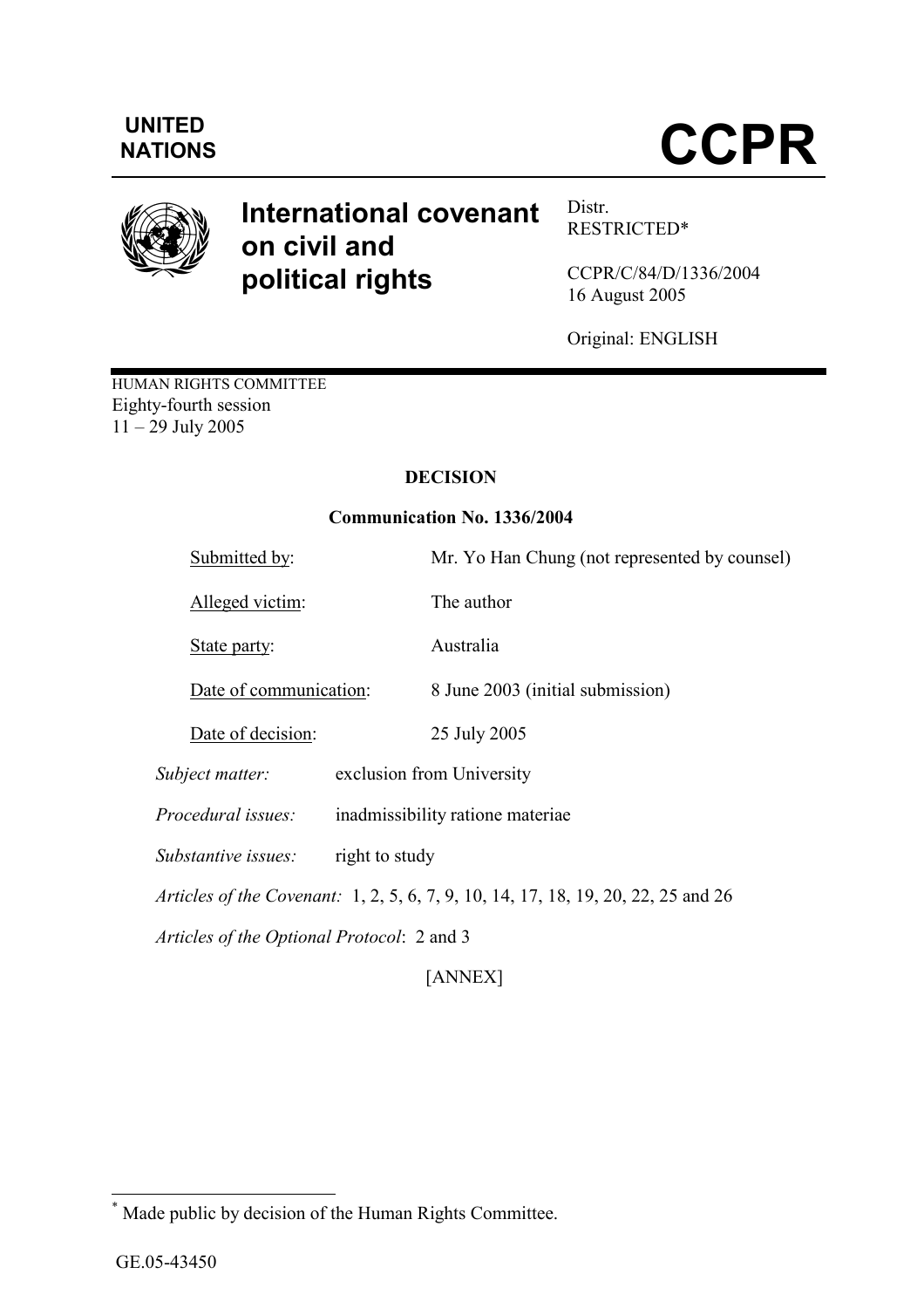## ANNEX

## DECISION OF THE HUMAN RIGHTS COMMITTEE UNDER THE OPTIONAL PROTOCOL TO THE INTERNATIONAL COVENANT ON CIVIL AND POLITICAL RIGHTS

#### Eighty-fourth session

#### concerning

#### Communication No. 1336/2004\*

| Submitted by:          | Mr. Yo Han Chung (not represented by counsel) |
|------------------------|-----------------------------------------------|
| Alleged victim:        | The author                                    |
| State party:           | Australia                                     |
| Date of communication: | 8 June 2003 (initial submission)              |

 The Human Rights Committee, established under article 28 of the International Covenant on Civil and Political Rights,

Meeting on 25 July 2005

Adopts the following:

 $\overline{a}$ 

#### DECISION ON ADMISSIBILITY

1. The author of the communication, initially dated 8 June 2003, is Yo Han Chung, a Korean citizen born in 1971, who immigrated to Australia<sup>1</sup> with his family in 1990. He claims to be a victim of violations by Australia of articles 1, 2, 5, 6, 7, 9, 10, 14, 17, 18, 19, 20, 22, 25 and 26 of the International Covenant on Civil and Political Rights (the Covenant). He is not represented by counsel.

<sup>\*</sup> The following members of the Committee participated in the examination of the present communication: Mr. Abdelfattah Amor, Mr. Nisuke Ando, Mr. Prafullachandra Natwarlal Bhagwati, Mr. Alfredo Castillero Hoyos, Ms. Christine Chanet, Mr. Maurice Glèlè Ahanhanzo, Mr. Edwin Johnson, Mr. Walter Kälin, Mr. Ahmed Tawfik Khalil, Mr. Rajsoomer Lallah, Mr. Michael O'Flaherty, Ms. Elisabeth Palm, Sir Nigel Rodley, Mr. Hipólito Solari-Yrigoyen, Ms. Ruth Wedgwood and Mr. Roman Wieruszewski.

Pursuant to rule 90 of the Committee's rules of procedure, Committee member Mr. Ivan Shearer did not participate in the adoption of the present Views.

<sup>&</sup>lt;sup>1</sup> The International Covenant on Civil and Political Rights entered into force for the State party on 13 November 1980 and its Optional Protocol on 25 December 1991.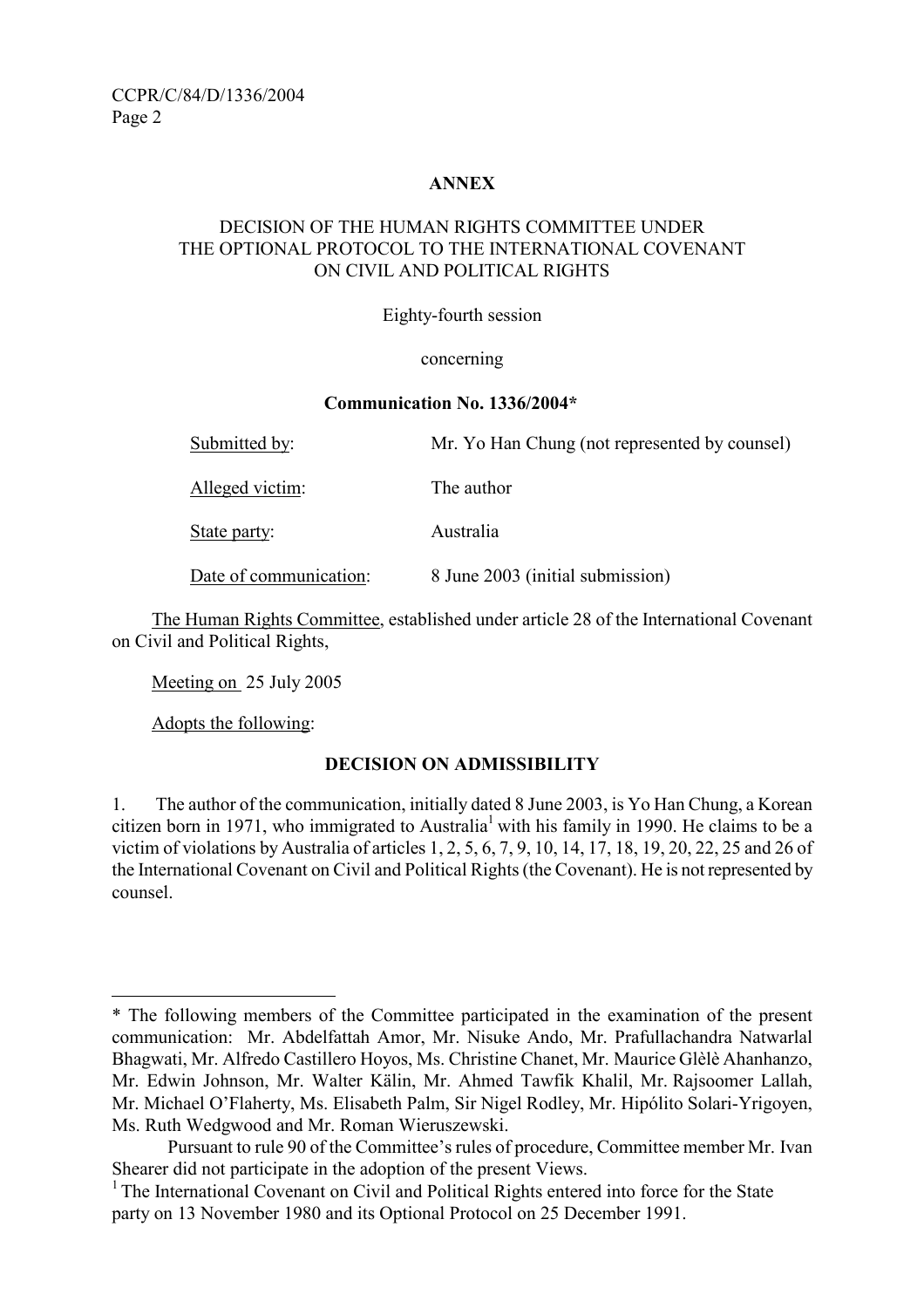## Factual background

2.1 The author enrolled in a Bachelor of Applied Science (Physiotherapy) course at the University of Sydney in 1993. Subsequently, he was diagnosed with anxiety and major depression.

2.2 In 1999, as the author was encountering difficulties in the course, several meetings took place between him and University authorities to design a programme and workload adapted to his mental health and anxiety. However, he failed a few subjects, and complained about the grades to various authorities, and requested to have access to his exam papers. By letter of 6 March 2000, the author was informed that he had been excluded from the course of Physiotherapy for a period of two years, for failure to show good cause why he should be allowed to re-enrol in the course.

2.3 On 4 September 2000, the author filed a complaint with the Human Rights and Equal Opportunity Commission claiming that the University, in excluding him, had discriminated against him on the grounds of race and disability. The author's complaint was terminated on 20 March 2001 for lack of substance.

2.4 On 10 April 2001, the author brought proceedings under the Human Rights and Equal Opportunity Commission Act 1986 with respect to complaints of race and disability discrimination, before the Federal Court of Australia. The matter was transferred to the Federal Magistrates Court, which summarily dismissed the claim on 20 September 2001, on the basis that it disclosed no reasonable cause of action.

2.5 On 3 October 2001, the author requested leave to appeal to the Full Court of the Federal Court but it was denied on 21 February 2002. A request for special leave to appeal to the High Court was denied on 5 November 2002.

## The complaint

3.1 The author claims to be a victim of a violation of articles 1, 2, 5, 7, 9, 17, 19 and 25 of the Covenant, because the University of Sydney entered a fail grade in his Cardiopulmonary 2 exam causing him a "mental shock", and because the University authorities sent him a "threat letter" informing him that he could not enrol in Clinical Education 1A in 1999, which "repeated the mental shock".

3.2 The author claims to be a victim of a violation of articles 1, 2, 5, 7, 9, 10, paragraph 1, 17, 19, paragraph 1, 20, paragraph 2, 25 and 26 of the Covenant, in that the dean of the school did not change his exam result and excluded the author from school, despite a warning that the author might commit suicide.

3.3 He further alleges violations of articles 1, 2, 5, 7, 9, 10, 14, 17, 18, 19, 25 and 26 of the Covenant, because documents were allegedly forged during his Human Rights Commission investigation and because his language skills were monitored in school, restricting his selfdetermination to choose a study and occupation.

3.4 He claims to be a victim of a violation of articles 1, 2, 5, 7, 9, 14, 17, 20, 22, 25 and 26 of the Covenant, because the Human Rights Commission, the Police Commissioner and the